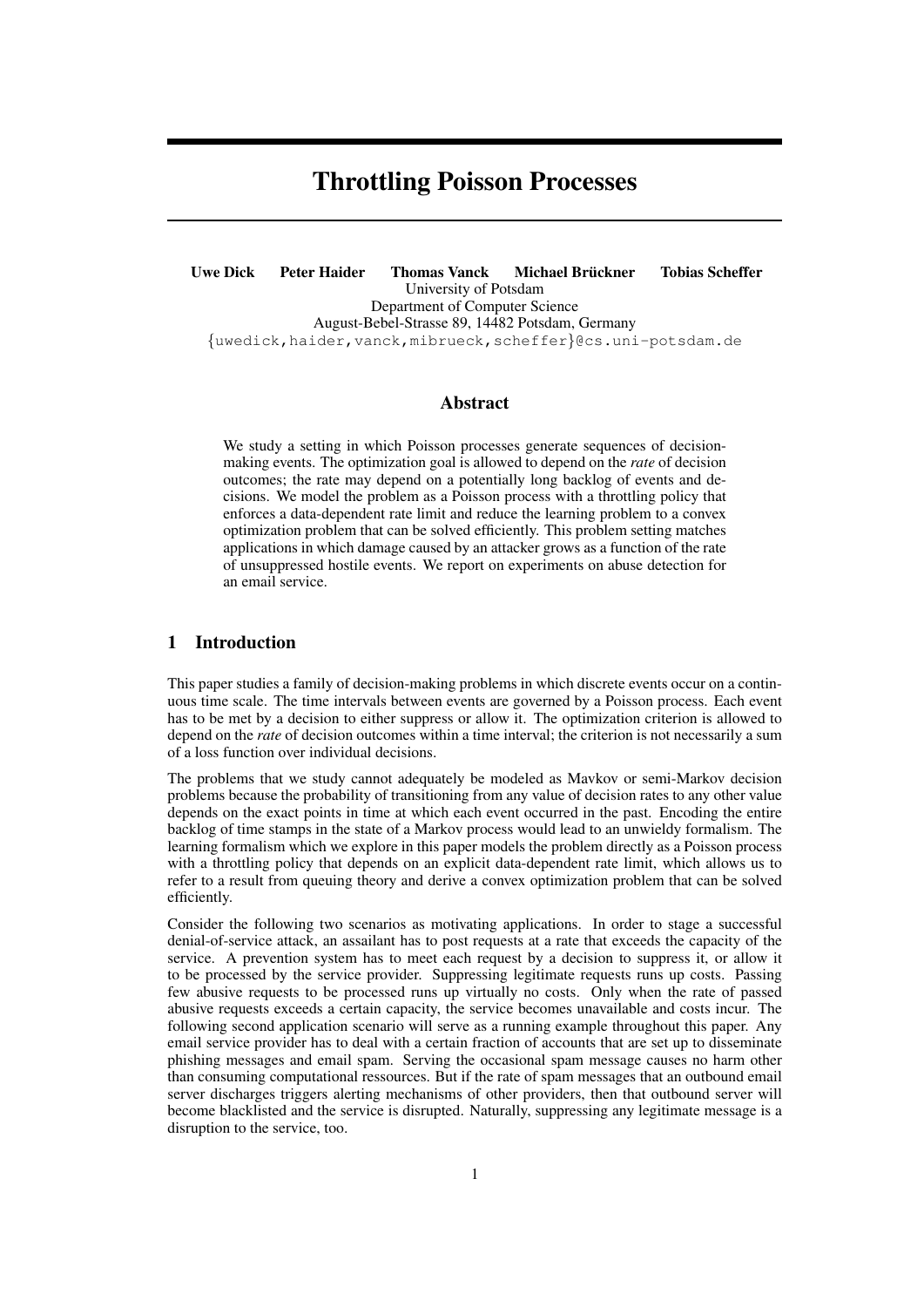Let **x** denote a sequence of decision events  $x_1, \ldots, x_n$ ; each event is a point  $x_i \in \mathcal{X}$  in an instance space. Sequence **t** denotes the time stamps  $t_i \in \mathbb{R}_+$  of the decision events with  $t_i \leq t_{i+1}$ . We define an episode *e* by the tuple  $e = (\mathbf{x}, \mathbf{t}, y)$  which includes a label  $y \in \{-1, +1\}$ . In our application, an episode corresponds to the sequence of emails sent within an observation interval from a legitimate  $(y = -1)$  or abusive  $(y = +1)$  account *e*. We write  $x_i$  and  $t_i$  to denote the initial sequence of the first *i* elements of **x** and **t**, respectively. Note that the length *n* of the sequences can be different for different episodes.

Let  $A = \{-1, +1\}$  be a binary decision set, where  $+1$  corresponds to suppressing an event and  $-1$ corresponds to passing it. The decision model  $\pi$  gets to make a decision  $\pi$  ( $\mathbf{x}_i, \mathbf{t}_i$ )  $\in \mathcal{A}$  at each point in time *t<sup>i</sup>* at which an event occurs.

The *outbound rate*  $r^{\pi}(t'|\mathbf{x}, \mathbf{t})$  at time  $t'$  for episode *e* and decision model  $\pi$  is a crucial concept. It counts the number of events that were let pass during a time interval of lengh *τ* ending *before t ′* . It is therefore defined as  $r^{\pi}(t'|\mathbf{x}, \mathbf{t}) = |\{i : \pi(\mathbf{x}_i, \mathbf{t}_i) = -1 \land t_i \in [t' - \tau, t')\}|$ . In outbound spam throttling, *τ* corresponds to the time interval that is used by other providers to estimate the incoming spam rate.

We define an immediate loss function  $\ell : Y \times A \to \mathbb{R}_+$  that specifies the immediate loss of deciding *a* ∈ *A* for an event with label  $y \text{ } \in Y$  as

$$
\ell(y, a) = \begin{cases} c_+ & y = +1 \land a = -1 \\ c_- & y = -1 \land a = +1 \\ 0 & \text{otherwise,} \end{cases}
$$
 (1)

where *c*<sup>+</sup> and *c<sup>−</sup>* are positive constants, corresponding to costs of false positive and false negative decisions. Additionally, the rate-based loss  $\lambda : Y \times \mathbb{R}_+ \to \mathbb{R}_+$  is the loss that runs up per unit of time. We require  $\lambda$  to be a convex, monotonically increasing function in the outbound rate for  $y = +1$  and to be 0 otherwise. The rate-based loss reflects the risk of the service getting blacklisted based on the current sending behaviour. This risk grows in the rate of spam messages discharged and the duration over which a high sending rate of spam messages is maintained.

The total loss of a model  $\pi$  for an episode  $e = (\mathbf{x}, \mathbf{t}, y)$  is therefore defined as

$$
L(\pi; \mathbf{x}, \mathbf{t}, y) = \int_{t_1}^{t_n + \tau} \lambda(y, r^{\pi}(t'|\mathbf{x}, \mathbf{t})) dt' + \sum_{i=1}^{n} \ell(y, \pi(\mathbf{x}_i, \mathbf{t}_i))
$$
(2)

The first term penalizes a high rate of unsuppressed events with label  $+1$ —in our example, a high rate of unsuppressed spam messages—whereas the second term penalizes each decision individually. For the special case of  $\lambda = 0$ , the optimization criterion resolves to a risk, and the problem becomes a standard binary classification problem.

An unknown target distribution over  $p(x, t, y)$  induces the overall optimization goal  $\mathbb{E}_{\mathbf{x},\mathbf{t},y}[L(\pi;\mathbf{x},\mathbf{t},y)]$ . The learning problem consists in finding  $\pi^* = \operatorname{argmin}_{\pi} \mathbb{E}_{\mathbf{x},\mathbf{t},y}[L(\pi;\mathbf{x},\mathbf{t},y)]$ from a training sample of tuples  $D = \{(\mathbf{x}_{n1}^1, \mathbf{t}_{n1}^1, y^1), \dots, (\mathbf{x}_{n^m}^m, \mathbf{t}_{n^m}^m, y^m)\}.$ 

#### 2 Poisson Process Model

We assume the following data generation process for episodes  $e = (\mathbf{x}, \mathbf{t}, y)$  that will allow us to derive an optimization problem to be solved by the learning procedure. First, a rate parameter *ρ*, label *y*, and the sequence of instances **x**, are drawn from a joint distribution  $p(\mathbf{x}, \rho, y)$ . Rate  $\rho$  is the parameter of a Poisson process  $p(\mathbf{t}|\rho)$  which now generates time sequence **t**. The expected loss of decision model *π* is taken over all input sequences **x**, rate parameter *ρ*, label *y*, and over all possible sequences of time stamps **t** that can be generated according to the Poisson process.

$$
\mathbb{E}_{\mathbf{x},\mathbf{t},y}[L(\pi;\mathbf{x},\mathbf{t},y)] = \int_{\mathbf{x}} \int_{\mathbf{t}} \int_{\rho} \sum_{y} L(\pi;\mathbf{x},\mathbf{t},y) p(\mathbf{t}|\rho) p(\mathbf{x},\rho,y) d\rho d\mathbf{t} d\mathbf{x}
$$
 (3)

#### 2.1 Derivation of Empirical Loss

In deriving the empirical counterpart of the expected loss, we want to exploit our assumption that time stamps are generated by a Poisson process with unknown but fixed rate parameter. For each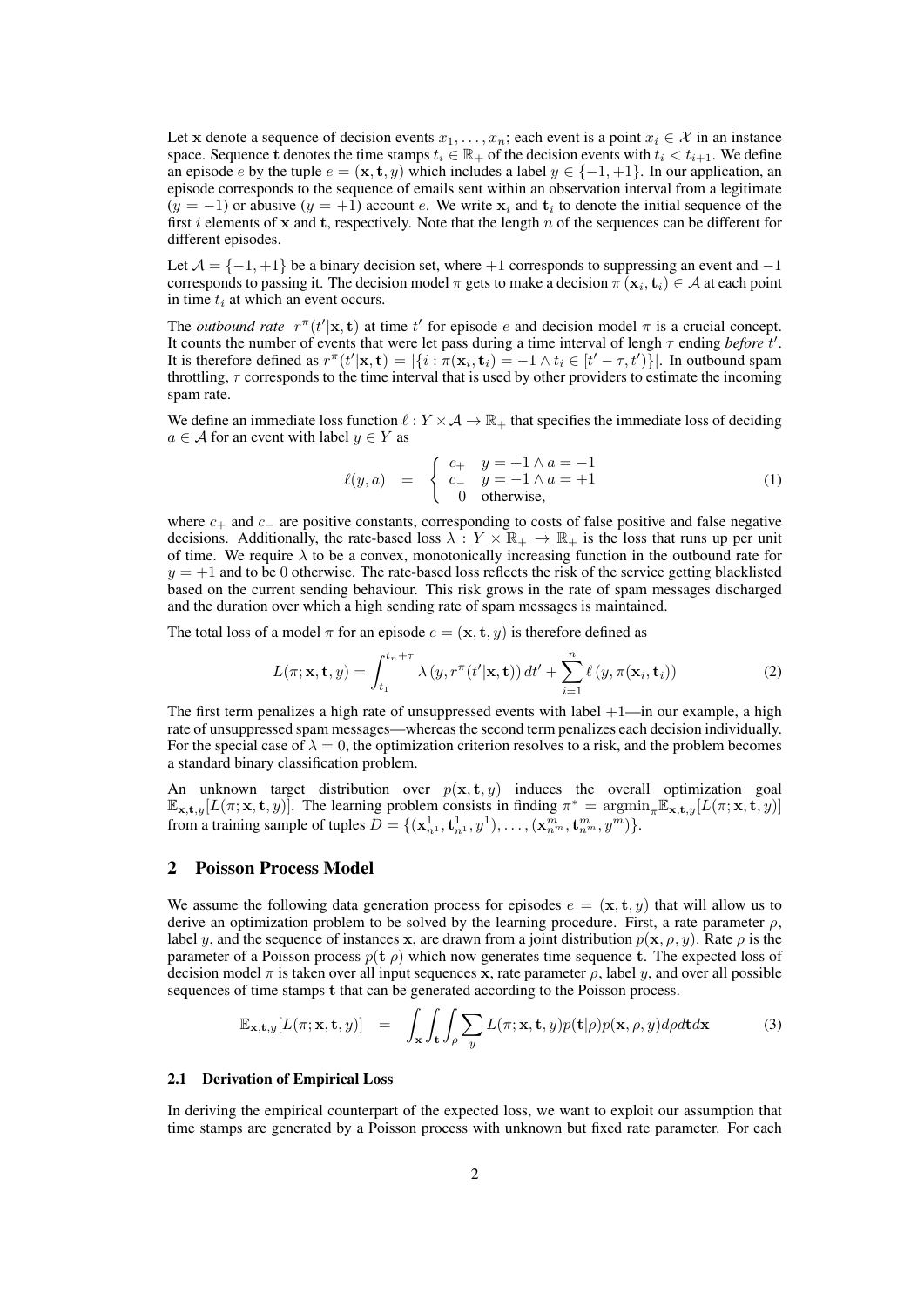input episode  $(\mathbf{x}, \mathbf{t}, y)$ , instead of minimizing the expected loss over the single observed sequence of time stamps, we would therefore like to minimize the expected loss over all sequences of time stamps generated by a Poisson process with the rate parameter that has most likely generated the observed sequence of time stamps. Equation 4 introduces the observed time sequence of time stamps **t** *′* into Equation 3 and uses the fact that the rate parameter  $\rho$  is independent of **x** and *y* given **t**'. Equation 5 rearranges the terms, and Equation 6 writes the central integral as a conditional expected value of the loss given the rate  $\rho$ . Finally, Equation 7 approximates the integral over all values of  $\rho$  by a single summand with value  $\rho^*$  for each episode.

$$
\mathbb{E}_{\mathbf{x},\mathbf{t},y}[L(\pi;\mathbf{x},\mathbf{t},y)] = \int_{\mathbf{t}'} \int_{\mathbf{x}} \int_{\mathbf{t}} \int_{\rho} \sum_{y} L(\pi;\mathbf{x},\mathbf{t},y) p(\mathbf{t}|\rho) p(\rho|\mathbf{t}') p(\mathbf{x},\mathbf{t}',y) d\rho d\mathbf{t} d\mathbf{x} d\mathbf{t}'
$$
 (4)

$$
= \int_{\mathbf{t}'} \int_{\mathbf{x}} \sum_{y} \left( \int_{\rho} \left( \int_{\mathbf{t}} L(\pi; \mathbf{x}, \mathbf{t}, y) p(\mathbf{t} | \rho) d\mathbf{t} \right) p(\rho | \mathbf{t}') d\rho \right) p(\mathbf{x}, \mathbf{t}', y) d\mathbf{x} d\mathbf{t}'
$$
 (5)

$$
= \int_{\mathbf{t}'} \int_{\mathbf{x}} \sum_{y} \left( \int_{\rho} (\mathbb{E}_{\mathbf{t}} \left[ L(\pi; \mathbf{x}, \mathbf{t}, y) \mid \rho \right] p(\rho | \mathbf{t}') d\rho \right) p(\mathbf{x}, \mathbf{t}', y) d\mathbf{x} d\mathbf{t}' \tag{6}
$$

$$
\approx \int_{\mathbf{t}'} \int_{\mathbf{x}} \sum_{y} \mathbb{E}_{\mathbf{t}} \left[ L(\pi; \mathbf{x}, \mathbf{t}, y) \mid \rho^* \right] p(\mathbf{x}, \mathbf{t}', y) d\mathbf{x} d\mathbf{t}' \tag{7}
$$

We arrive at the regularized risk functional in Equation 8 by replacing  $p(\mathbf{x}, \mathbf{t}', y)$  by  $\frac{1}{m}$  for all observations in *D* and inserting MAP estimate  $\rho_e^*$  as parameter that generated time stamps  $\mathbf{t}^e$ . The influence of the convex regularizer  $\Omega$  is determined by regularization parameter  $\eta > 0$ .

$$
\hat{\mathbb{E}}_{\mathbf{x},\mathbf{t},y}[L(\pi;\mathbf{x},\mathbf{t},y)] = \frac{1}{m} \sum_{e=1}^{m} \mathbb{E}_{\mathbf{t}} \left[ L(\pi;\mathbf{x}^e,\mathbf{t},y^e) \mid \rho_e^* \right] + \eta \Omega(\pi)
$$
\n
$$
\text{with} \qquad \rho_e^* = \operatorname{argmax}_{\rho} p(\rho | \mathbf{t}^e)
$$
\n(8)

Minimizing this risk functional is the basis of the learning procedure in the next section. As noted in Section 1, for the special case when the rate-based loss  $\lambda$  is zero, the problem reduces to a standard weighted binary classification problem and would be easy to solve with standard learning algorithms. However, as we will see in Section 4, the  $\lambda$ -dependent loss makes the task of learning a decision function hard to solve; attributing individual decisions with their "fair share" of the rate loss—and thus estimating the cost of the decision—is problematic. The Erlang learning model of Section 3 employs a decision function that allows to factorize the rate loss naturally.

# 3 Erlang Learning Model

In the following we derive an optimization problem that is based on modeling the policy as a datadependent rate limit. This allows us to apply a result from queuing theory and approximate the empirical risk functional of Equation (8) with a convex upper bound. We define decision model *π* in terms of the function  $f_{\theta}(\mathbf{x}_i, \mathbf{t}_i) = \exp(\theta^{\mathsf{T}} \phi(\mathbf{x}_i, \mathbf{t}_i))$  which sets a limit on the admissible rate of events, where  $\phi$  is some feature mapping of the initial sequence  $(\mathbf{x}_i, \mathbf{t}_i)$  and  $\theta$  is a parameter vector. The throttling model is defined as

$$
\pi(\mathbf{x}_i, \mathbf{t}_i) = \begin{cases}\n-1 \text{ ("allow")} & \text{if } r^\pi(t_i | \mathbf{x}_i, \mathbf{t}_i) + 1 \le f_\theta(\mathbf{x}_i, \mathbf{t}_i) \\
+1 \text{ ("suppress")} & \text{otherwise.}\n\end{cases} \tag{9}
$$

The decision model blocks event  $x_i$ , if the number of instances that were sent within  $[t_i - \tau, t_i)$ , plus the current instance, would exceed rate limit  $f_{\theta}(\mathbf{x}_i, \mathbf{t}_i)$ . We will now transform the optimization goal of Equation 8 into an optimization problem that can be solved by standard convex optimization tools. To this end, we first decompose the expected loss of an input sequence given the rate parameter in Equation 8 into immediate and rate-dependent loss terms. Note that **t** *<sup>e</sup>* denotes the observed training sequence whereas **t** serves as expectation variable for the expectation E**t**[*·|ρ<sup>e</sup> ∗* ] over all sequences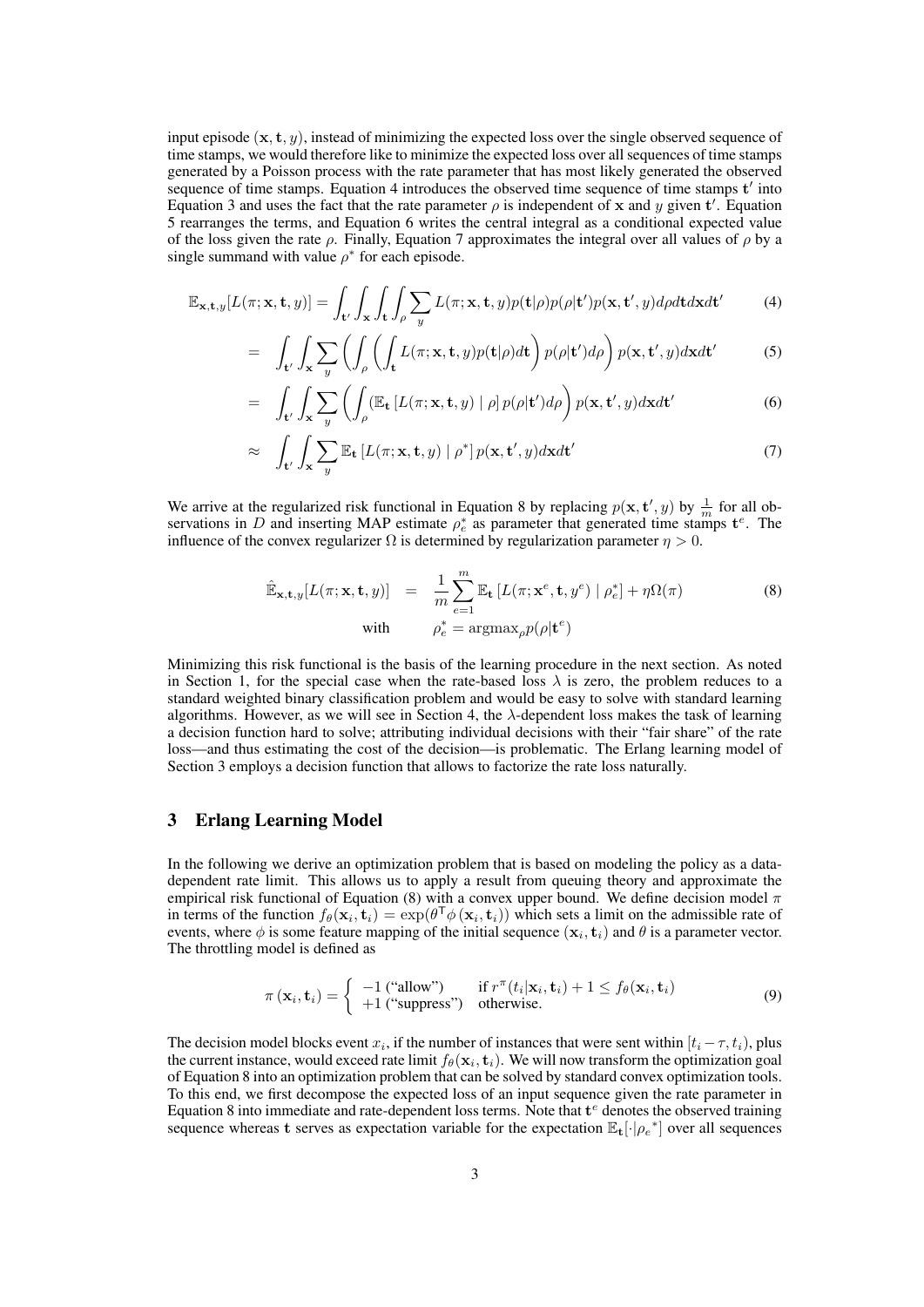conditional on the Poisson process rate parameter  $\rho_e^*$  as in Equation 8.

$$
\mathbb{E}_{\mathbf{t}}\left[L(\pi; \mathbf{x}^e, \mathbf{t}, y^e) \mid \rho_e^* \right] \n= \mathbb{E}_{\mathbf{t}}\left[\int_{t_1}^{t_n e + \tau} \lambda(y^e, r^{\pi}(t'|\mathbf{x}^e, \mathbf{t})) dt' \mid \rho_e^* \right] + \sum_{i=1}^{n^e} \mathbb{E}_{\mathbf{t}}[\ell(y^e, \pi(\mathbf{x}_i^e, \mathbf{t}_i)) \mid \rho_e^*]
$$
\n(10)

$$
= \mathbb{E}_{\mathbf{t}} \Big[ \int_{t_1}^{t_n e + \tau} \lambda \big( y^e, r^\pi(t' | \mathbf{x}^e, \mathbf{t}) \big) dt' \mid \rho_e^* \Big] + \sum_{i=1}^{n^e} \mathbb{E}_{\mathbf{t}} \Big[ \delta \big( \pi(\mathbf{x}_i^e, \mathbf{t}_i) \neq y^e \big) \mid \rho_e^* \Big] \ell(y^e, -y^e) \tag{11}
$$

Equation 10 uses the definition of the loss function in Equation 2. Equation 11 exploits that only decisions against the correct label,  $\pi(\mathbf{x}_i^e, \mathbf{t}_i) \neq y^e$ , incur a positive loss  $\ell(y, \pi(\mathbf{x}_i^e, \mathbf{t}_i))$ .

We will first derive a convex approximation of the expected rate-based loss  $\mathbb{E}_{\mathbf{t}}\left[\int_{t_1}^{t_n e+\tau} \lambda(y^e, r^{\pi}(t'|\mathbf{x}^e, \mathbf{t})) dt' |\rho_e^* \right]$  (left side of Equation 11). Our definition of the decision model allows us to factorize the expected rate-based loss into contributions of individual rate limit decisions. The convexity will be addressed by Theorem 1.

Since the outbound rate  $r^{\pi}$  increases only at decision points  $t_i$ , we can upper-bound its value with the value immediately after the most recent decision in Equation 12. Equation 13 approximates the actual outbound rate with the rate limit given by  $f_{\theta}(\mathbf{x}_i^e, \mathbf{t}_i^e)$ . This is reasonable because the outbound rate depends on the policy decisions which are defined in terms of the rate limit. Because **t** is generated by a Poisson process,  $\mathbb{E}_{\mathbf{t}}[t_{i+1} - t_i \mid \rho_e^*] = \frac{1}{\rho_e^*}$  (Equation 14).

$$
\mathbb{E}_{\mathbf{t}}\left[\int_{t_1}^{t_n e + \tau} \lambda(y^e, r^{\pi}(t'|\mathbf{x}^e, \mathbf{t})) dt' \mid \rho_e^*\right]
$$
\n
$$
\leq \sum_{i=1}^{n^e - 1} \mathbb{E}_{\mathbf{t}}[t_{i+1} - t_i \mid \rho_e^*] \lambda(y^e, r^{\pi}(t_i|\mathbf{x}^e, \mathbf{t})) + \tau \lambda(y^e, r^{\pi}(t_{n^e}|\mathbf{x}^e, \mathbf{t})) \tag{12}
$$

$$
\approx \sum_{i=1}^{n^e-1} \mathbb{E}_\mathbf{t}[t_{i+1}-t_i \mid \rho_e^*] \lambda\big(y^e, f_\theta(\mathbf{x}_i^e, \mathbf{t}_i^e)\big) + \tau \lambda\big(y^e, f_\theta(\mathbf{x}_{n^e}^e, \mathbf{t}_{n^e}^e)\big) \tag{13}
$$

$$
= \sum_{i=1}^{n^e-1} \frac{1}{\rho_e^*} \lambda \big(y^e, f_\theta(\mathbf{x}_i^e, \mathbf{t}_i^e) \big) + \tau \lambda \big(y^e, f_\theta(\mathbf{x}_{n^e}^e, \mathbf{t}_{n^e}^e) \big) \tag{14}
$$

We have thus established a convex approximation of the left side of Equation 11.

We will now derive a closed form approximation of  $\mathbb{E}_{\mathbf{t}}[\delta(\pi(\mathbf{x}_i^e, \mathbf{t}_i) \neq y^e) | \rho_e^*]$ , the second part of the loss functional in Equation 11. Queuing theory provides a convex approximation: The *Erlang-B* formula [5] gives the probability that a queuing process which maintains a constant rate limit of *f* within a time interval of *τ* will block an event when events are generated by a Poisson process with given rate parameter *ρ*. Fortet's formula (Equation 15) generalizes the Erlang-B formula for non-integer rate limits.

$$
B(f, \rho \tau) = \frac{1}{\int_0^\infty e^{-z} (1 + \frac{z}{\rho \tau})^f dz}
$$
\n(15)

The integral can be computed efficiently using a rapidly converging series, c.f. [5]. The formula requires a constant rate limit, so that the process can reach an equilibrium. In our model, the rate limit  $f_{\theta}(\mathbf{x}_i, \mathbf{t}_i)$  is a function of the sequences  $\mathbf{x}_i$  and  $\mathbf{t}_i$  until instance  $x_i$ , and Fortet's formula therefore serves as an approximation.

$$
\mathbb{E}_{\mathbf{t}}\left[\delta(\pi(\mathbf{x}_i^e, \mathbf{t}_i) = 1)|\rho_e^*\right] \approx B(f_\theta(\mathbf{x}_i^e, \mathbf{t}_i^e), \rho_e^*\tau) \tag{16}
$$

$$
= \left[ \int_0^\infty e^{-z} (1 + \frac{z}{\rho_e^* \tau})^{f_\theta(\mathbf{x}_i^e, \mathbf{t}_i^e)} dz \right]^{-1} \tag{17}
$$

Unfortunately, Equation 17 is not convex in  $\theta$ . We approximate it with the convex upper bound  $-\log(1 - B(f_\theta(\mathbf{x}_i^e, \mathbf{t}_i^e), \rho_e^*\tau))$  (cf. the dashed green line in the left panel of Figure 2(b) for an illustration). This is an upper bound, because  $-\log p \geq 1 - p$  for  $0 \leq p \leq 1$ ; its convexity is addressed by Theorem 1. Likewise,  $\mathbb{E}_{t} [\delta(\pi(\mathbf{x}_{i}^{e}, \mathbf{t}_{i}) = -1)|\rho_{e}^{*}]$  is approximated by upper bound  $\log(B(f_{\theta}(\mathbf{x}_i^e, \mathbf{t}_i^e), \rho_e^*\tau))$ . We have thus derived a convex upper bound of  $\mathbb{E}_{\mathbf{t}}[\delta(\pi(\mathbf{x}_i^e, \mathbf{t}_i) \neq y^e) | \rho_e^*]$ .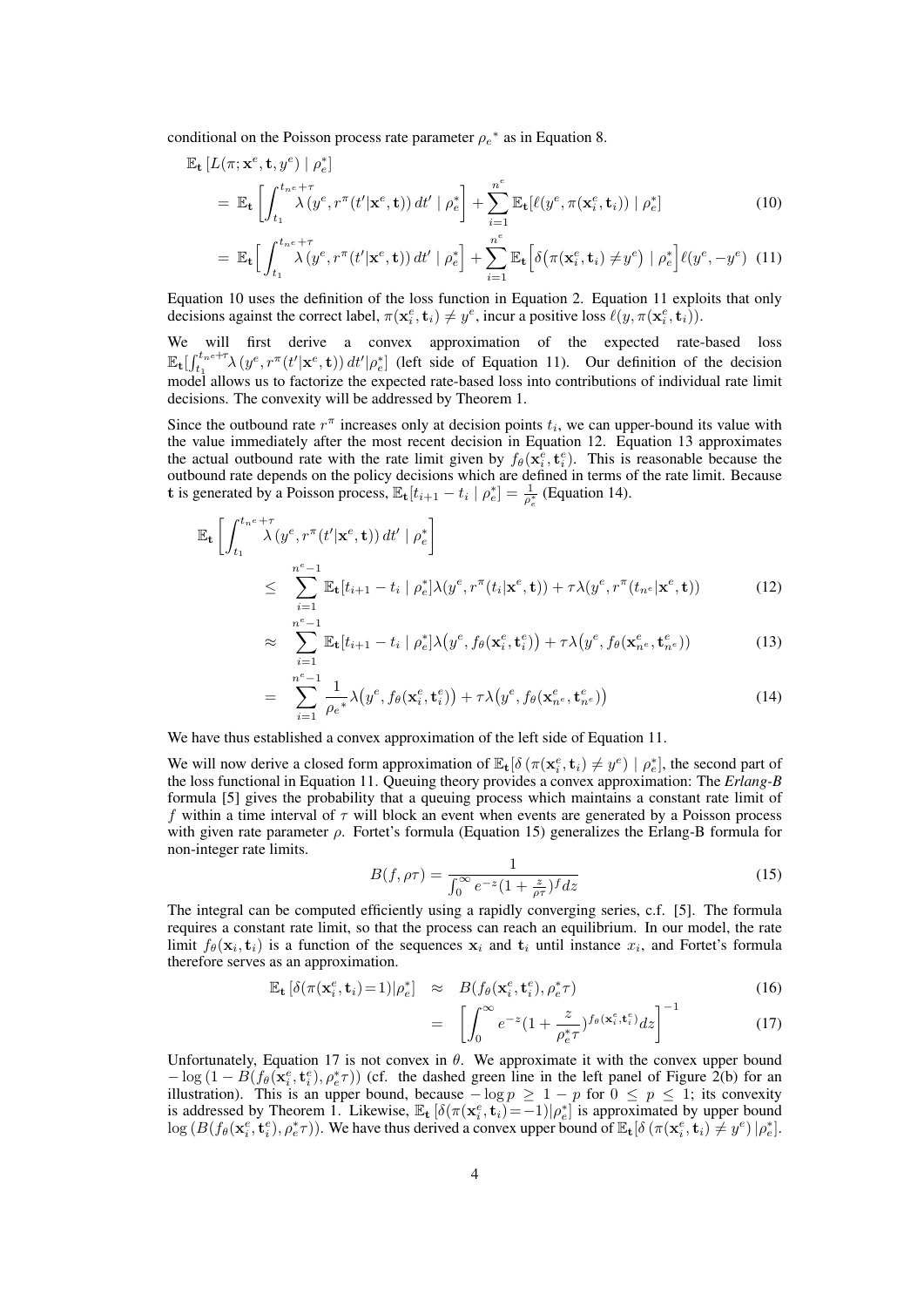Combining the two components of the optimization goal (Equation 11) and adding convex regularizer  $\Omega(\theta)$  and regularization parameter  $\eta > 0$  (Equation 8), we arrive at an optimization problem for finding the optimal policy parameters *θ*.

Optimization Problem 1 (Erlang Learning Model). *Over θ, minimize*

$$
R(\theta) = \frac{1}{m} \sum_{e=1}^{m} \left\{ \sum_{i=1}^{n^e-1} \frac{1}{\rho_e^*} \lambda \left( y^e, f_\theta(\mathbf{x}_i^e, \mathbf{t}_i^e) \right) + \tau \lambda \left( y^e, f_\theta(\mathbf{x}_n^e, \mathbf{t}_n^e) \right) \right. \left. + \sum_{i=1}^{n^e} -\log \left[ \delta(y^e-1) - y^e B \left( f_\theta(\mathbf{x}_i^e, \mathbf{t}_i^e), \rho_e^* \tau \right) \right] \ell(y^e, -y^e) \right\} + \eta \Omega(\theta)
$$
\n(18)

Next we show that minimizing risk functional *R* amounts to solving a convex optimization problem. **Theorem 1** (Convexity of *R*).  $R(\theta)$  *is a convex risk functional in*  $\theta$  *for any*  $\rho_e^* > 0$  *and*  $\tau > 0$ *.* 

*Proof.* The convexity of  $\lambda$  and  $\Omega$  follows from their definitions. It remains to be shown that both  $-\log B(f_{\theta}(\cdot), \rho_{e}^{*}\tau))$  and  $-\log(1 - B(f_{\theta}(\cdot), \rho_{e}^{*})$  are convex in  $\theta$ . Component  $\ell(y^{e}, -y^{e})$  of Equation 18 is independent of  $\theta$ . It is known that Fortet's formula  $B(f, \rho e^* \tau)$  is convex, monotically decreasing, and positive in *f* for  $\rho_e^* \tau > 0$  [5]. Furthermore  $-\log(B(f, \rho_e^* \tau)))$  is convex and monotonically increasing. Since  $f_{\theta}(\cdot)$  is convex in  $\theta$ , it follows that  $-\log(B(f_{\theta}(\cdot), \rho_{e}^{*}))$  is also convex. Form *e* interesting. Since  $f_{\theta}(\cdot)$  is convex in  $\theta$ , it follows that  $-\log(D(f_{\theta}(\cdot), p_{e}))$  is also convex.<br>Next, we show that  $-\log(1 - B(f_{\theta}(\cdot), p_{e}^{*}\tau)))$  is convex and monotonically decreasing. From the above it follows that  $b(f) = 1 - B(f, \rho_e^* \tau)$  is monotonically increasing, concave and positive. Therefore,  $\frac{d^2}{df^2} - \ln(b(f)) = \frac{1}{b^2(f)}b'(f) + b''(f)\frac{-1}{b(f)} \ge 0$  as both summands are positive. Again, it follows that  $-\log(1 - B(f_\theta(\cdot), \rho_e^* \tau)))$  is convex in  $\theta$  due to the definition of  $f_\theta$ .

# 4 Prior Work and Reference Methods

We will now discuss how the problem of minimizing the expected loss,  $\pi^*$  =  $\argmin_{\pi} \mathbb{E}_{\mathbf{x},\mathbf{t},y}[L(\pi;\mathbf{x},\mathbf{t},y)]$ , from a sample of sequences **x** of events with labels *y* and observed rate parameters  $\rho^*$  relates to previously studied methods. Sequential decision-making problems are commonly solved by reinforcement learning approaches, which have to attribute the loss of an episode (Equation 2) to individual decisions in order to learn to decide optimally in each state. Thus, a crucial part of defining an appropriate procedure for learning the optimal policy consists in defining an appropriate state-action loss function. *Q<sup>π</sup>* (*s, a*) estimates the loss of performing action *a* in state *s* when following policy  $\pi$  for the rest of the episode.

Several different state-action loss functions for related problems have been investigated in the literature. For example, policy gradient methods such as in [4] assign the loss of an episode to individual decisions proportional to the log-probabilities of the decisions. Other approaches use sampled estimates of the rest of the episode  $Q(s_i, a_i) = L(\pi, s) - L(\pi, s_i)$  or the expected loss if a distribution of states of the episode is known [7]. Such general purpose methods, however, are not the optimal choice for the particular problem instance at hand. Consider the special case  $\lambda = 0$ , where the problem reduces to a sequence of independent binary decisions. Assigning the cumulative loss of the episode to all instances leads to a grave distortion of the optimization criterion.

As reference in our experiments we use a state-action loss function that assigns the immediate loss  $\ell(y, a_i)$  to state  $s_i$  only. Decision  $a_i$  determines the loss incurred by  $\lambda$  only for  $\tau$  time units, in the interval  $[t_i, t_i + \tau)$ . The corresponding rate loss is  $\int_{t_i}^{t_i+\tau} \lambda(y, r^{\pi}(t'|\mathbf{x}, \mathbf{t})) dt'$ . Thus, the loss of deciding  $a_i = -1$  instead of  $a_i = +1$  is the difference in the corresponding  $\lambda$ -induced loss. Let **x** *−i ,* **t** *<sup>−</sup><sup>i</sup>* denote the sequence **x***,* **t** without instance *x<sup>i</sup>* . This leads to a state-action loss function that is the sum of immediate loss and *λ*-induced loss; it serves as our first baseline.

$$
Q_{it}^{\pi}(s_i, a) = \ell(y, a) + \delta(a = -1) \int_{t_i}^{t_i + \tau} \lambda(y, r^{\pi}(t' | \mathbf{x}^{-i}, \mathbf{t}^{-i}) + 1) - \lambda(y, r^{\pi}(t' | \mathbf{x}^{-i}, \mathbf{t}^{-i})) dt' \tag{19}
$$

By approximating  $\int_{t_i}^{t_i+\tau} \lambda(y, r^{\pi}(t'|\mathbf{x}, \mathbf{t}))$  with  $\tau \lambda(y, r^{\pi}(t_i|\mathbf{x}, \mathbf{t}))$ , we define the state-action loss function of a second plausible state-action loss that, instead of using the observed loss to estimate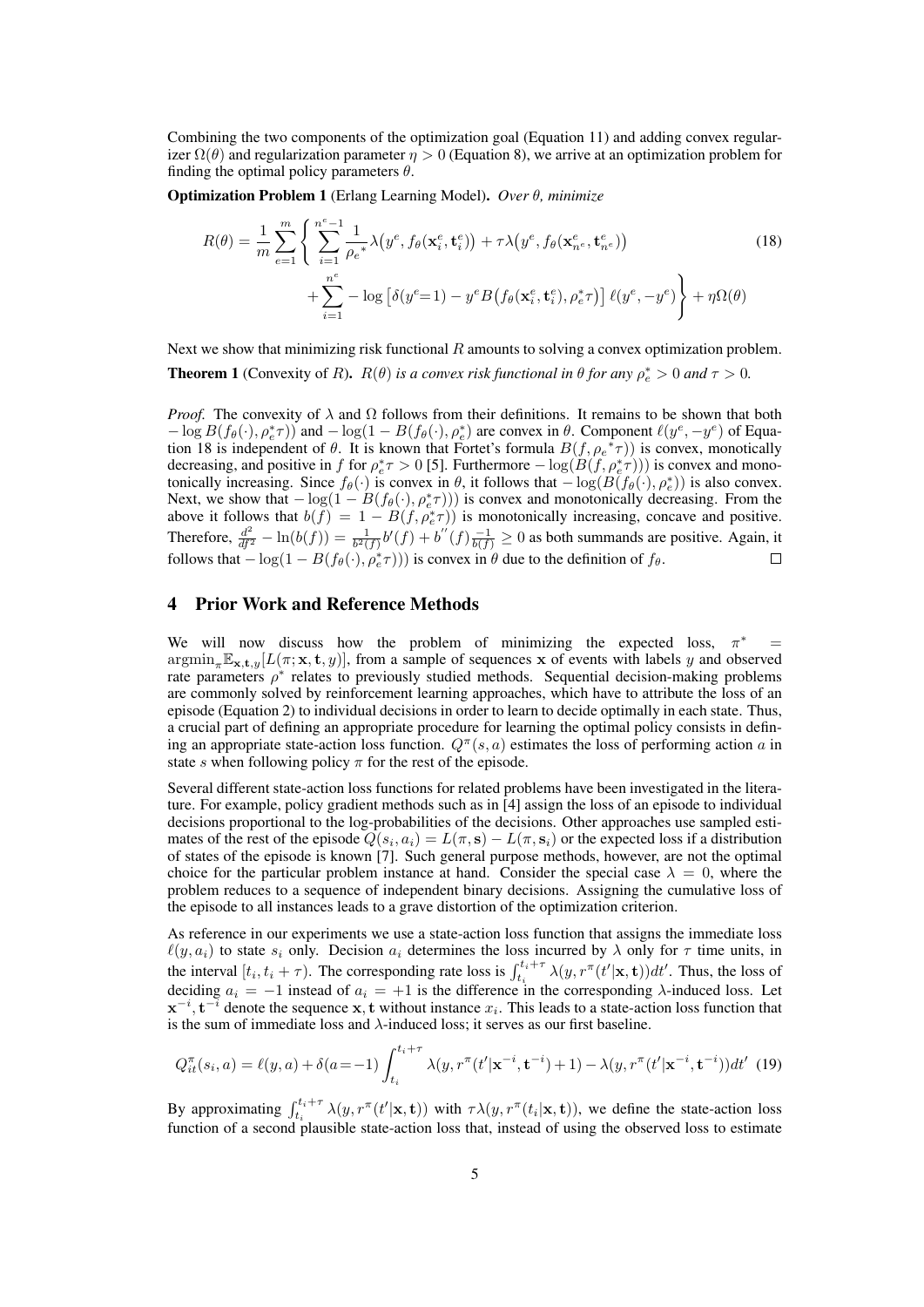the loss of an action, approximates it with the loss that would be incurred by the current outbound rate  $r^{\pi}(t_i|\mathbf{x}^{-i}, \mathbf{t}^{-i})$  for  $\tau$  time units.

$$
Q_{ub}^{\pi}(s_i, a) = \ell(y, a) + \delta(a = -1) \left[ \tau(\lambda(y, r^{\pi}(t_i | \mathbf{x}^{-i}, \mathbf{t}^{-i}) + 1) - \lambda(y, r^{\pi}(t_i | \mathbf{x}^{-i}, \mathbf{t}^{-i})) ) \right]
$$
(20)

The state variable *s* has to encode all information a policy needs to decide. Since the loss crucially depends on outbound rate  $r^{\pi}(t'|\mathbf{x}, \mathbf{t})$ , any throttling model must have access to the current outbound rate. The transition between a current and a subsequent rate depends on the time at which the next event occurs, but also on the entire backlog of events, because past events may drop out of the interval  $\tau$  at any time. In analogy to the information that is available to the Erlang learning model, it is natural to encode states  $s_i$  as a vector of features  $\phi(\mathbf{x}_i, \mathbf{t}_i)$  (see Section 5 for details) together with the current outbound rate  $r^{\pi}(t_i|\mathbf{x}, \mathbf{t})$ . Given a representation of the state and a state-action loss function, different approaches for defining the policy  $\pi$  and optimizing its parameters have been investigated. For our baselines, we use the following two methods.

Policy gradient. Policy gradient methods model a stochastic policy directly as a parameterized decision function. They perform a gradient descent that always converges to a local optimum [8]. The gradient of the expected loss with respect to the parameters is estimated in each iteration *k* for the distribution over episodes, states, and losses that the *current* policy *π<sup>k</sup>* induces. However, in order to achieve fast convergence to the optimal polity, one would need to determine the gradient for the distribution over episodes, states, and losses induced by the *optimal* policy. We implement two policy gradient algorithms for experimentation which only differ in using *Qit* and *Qub*, respectively. They are denoted  $PG_{it}$  and  $PG_{ub}$  in the experiments. Both use a logistic regression function as decision function, the two-class equivalent of the Gibbs distribution which is used in the literature.

Iterative Classifier. The second approach is to represent policies as classifiers and to employ methods for supervised classification learning. A variety of papers addresses this approach [6, 3, 7]. We use an algorithm that is inspired by  $[1, 2]$  and is adapted to the problem setting at hand. Blatt and Hero [2] investigate an algorithm that finds non-stationary policies for two-action T-step MDPs by solving a sequence of one-step decisions via a binary classifier. Classifiers  $\pi_t$  for time step *t* are learned iteratively on the distribution of states generated by the policy ( $\pi_0, \ldots, \pi_{t-1}$ ). Our derived algorithm iteratively learns weighted support vector machine (SVM) classifier *πk*+1 in iteration *k*+1 on the set of instances and losses  $Q^{\pi_k}(s, a)$  that were observed after classifier  $\pi_k$  was used as policy on the training sample. The weight vector of  $\pi_k$  is denoted  $\theta_k$ . The weight of misclassification of *s* is given by  $Q^{\pi_k}(s, -y)$ . The SVM weight vector is altered in each iteration as  $\theta_{k+1} = (1 - \alpha_k)\theta_k +$  $\alpha_k \hat{\theta}$ , where  $\hat{\theta}$  is the weight vector of the new classifier that was learned on the observed losses. In the experiments, two iterative SVM learner were implemented, denoted It-SVM*it* and It-SVM*ub*, corresponding to the used state-action losses  $Q_{it}$  and  $Q_{ub}$ , respectively. Note that for the special case  $\lambda = 0$  the iterative SVM algorithm reduces to a standard SVM algorithm.

All four procedures iteratively estimate the loss of a policy decision on the data via a state-action loss function and learn a new policy  $\pi$  based on this estimated cost of the decisions. Convergence guarantees typically require the Markov assumption; that is, the process is required to possess a stationary transition distribution  $P(s_{i+1}|s_i, a_i)$ . Since the transition distribution in fact depends on the entire backlog of time stamps and the duration over which state  $s_i$  has been maintained, the Markov assumption is violated to some extent in practice. In addition to that, *λ*-based loss estimates are sampled from a Poisson process. In each iteration  $\pi$  is learned to minimize sampled and inherently random losses of decisions. Thus, convergence to a robust solution becomes unlikely. In contrast, the Erlang learning model directly minimizes the *λ*-loss by assigning a rate limit. The rate limit implies an expectation of decisions. In other words, the *λ*-based loss is minimized without explicitely estimating the loss of any decisions that are implied by the rate limit. The convexity of the risk functional in Optimization Problem 1 guarantees convergence to the global optimum.

## 5 Application

The goal of our experiments is to study the relative benefits of the Erlang learning model and the four reference methods over a number of loss functions. The subject of our experimentation is the problem of suppressing spam and phishing messages sent from abusive accounts registered at a large email service provider. We sample approximately 1,000,000 emails sent from approximately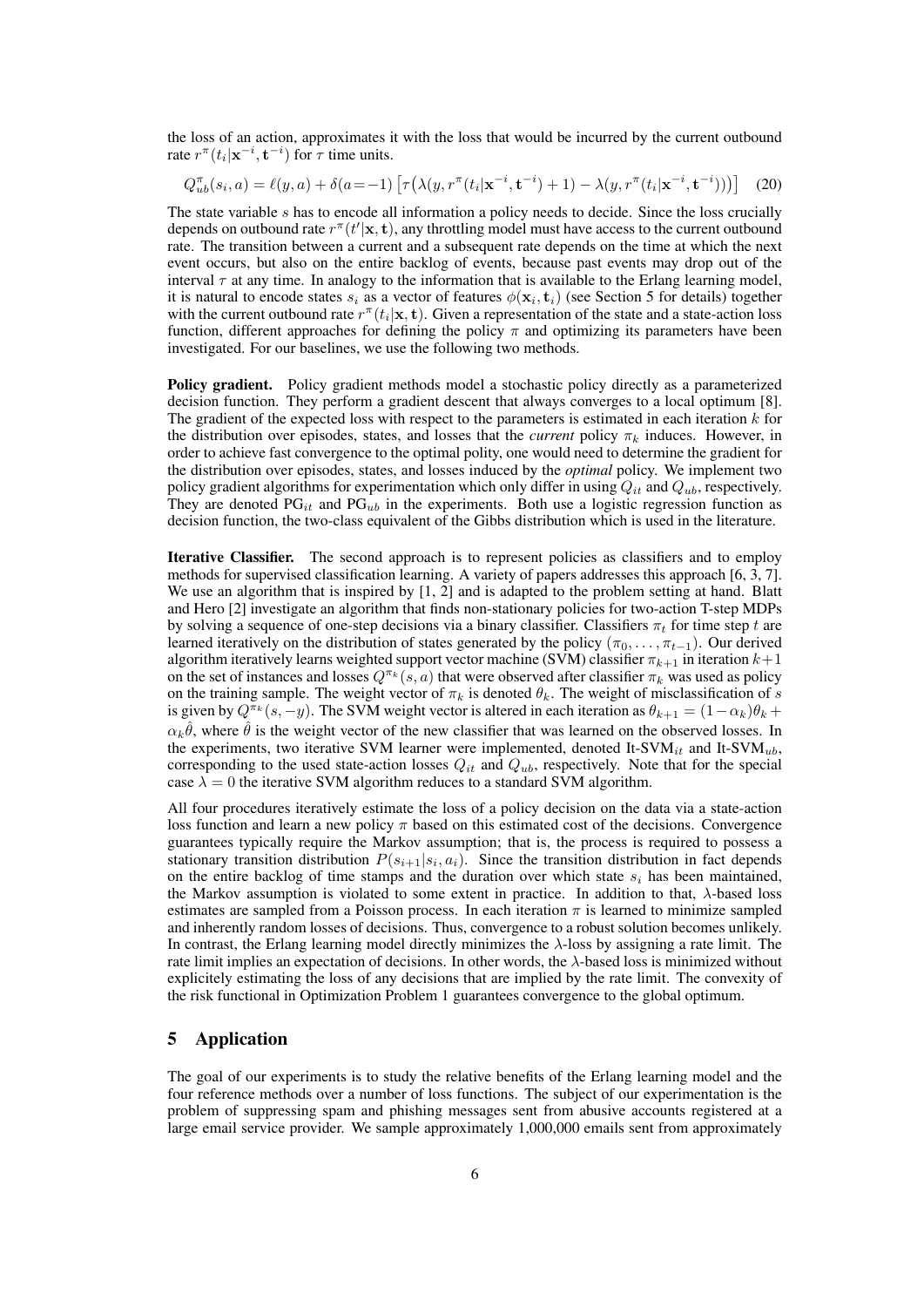

Figure 1: Average loss on test data depending on the influence of the rate loss  $c<sub>\lambda</sub>$  for different immediate loss constants *c<sup>−</sup>* and *c*+.

10,000 randomly selected accounts over two days and label them automatically based on information passed by other email service providers via feedback loops (in most cases triggered by "report spam" buttons). Because of this automatic labeling process, the labels contain a certain smount of noise.

Feature mapping *ϕ* determines a vector of moving average and moving variance estimates of several attributes of the email stream. These attributes measure the frequency of subject changes and sender address changes, and the number of recipients. Other attributes indicate whether the subject line or the sender address have been observed before within a window of time. Additionally, a moving average estimate of the rate  $\rho$  is used as feature. Finally, other attributes quantify the size of the message and the score returned by a content-based spam filter employed by the email service.

We implemented the baseline methods that were descibed in Section 4, namely the iterative SVM methods It-SVM*ub* and It-SVM*it* and the policy gradient methods PG*ub* and PG*it*. Additionally, we used a standard support vector machine classifier SVM with weights of misclassification corresponding to the costs defined in Equation 1. The Erlang learning model is denoted ELM in the plots. Linear decision functions were used for all baselines.

In our experiments, we assume a cost that is quadratic in the outbound rate. That is,  $\lambda(1, r^{\pi}(t'|\mathbf{x}, \mathbf{t}))) = c_{\lambda} \cdot r^{\pi}(t'|\mathbf{x}, \mathbf{t})^2$  with  $c_{\lambda} > 0$  determining the influence of the rate loss to the overall loss. The time interval *τ* was chosen to be 100 seconds. Regularizer Ω(*θ*) as in Optimization problem 1 is the commonly used squared  $l_2$ -norm  $\Omega(\theta) = ||\theta||_2^2$ .

We evaluated our method for different costs of incorrectly classified non-spam emails (*c−*), incorrectly classified spam emails  $(c_{+})$  (see the definition of  $\ell$  in Equation 1), and rate of outbound spam messages  $(c_{\lambda})$ . For each setting, we repeated 100 runs; each run used about 50%, chosen at random, as training data and the remaining part as test data. Splits where chosen such that there were equally many spam episodes in training and test set. We tuned the regularization parameter  $\eta$  for the Erlang learning model as well as the corresponding regularization parameters of the iterative SVM methods and the standard SVM on a separate tuning set that was split randomly from the training data.

#### 5.1 Results

Figure 1 shows the resulting average loss of the Erlang learning model and reference methods. Each of the three plots shows loss versus parameter  $c_{\lambda}$  which determines the influence of the rate loss on the overall loss. The left plot shows the loss for *c<sup>−</sup>* = 5 and *c*<sup>+</sup> = 1, the center plot for  $(c_+ = 10, c_+ = 1)$ , and the right plot for  $(c_- = 20, c_+ = 1)$ .

We can see in Figure 1 that the Erlang learning model outperforms all baseline methods for larger values of  $c_{\lambda}$ —more influence of the rate dependent loss on the overall loss—in two of the three settings. For  $c_− = 20$  and  $c_+ = 1$  (right panel), the performance is comparable to the best baseline method It-SVM<sub>*ub*</sub>; only for the largest shown  $c_{\lambda} = 5$  does the ELM outperform this baseline. The iterative classifier It-SVM*ub* that uses the approximated state-action loss *Qub* performs uniformly better than It-SVM<sub>*it*</sub>, the iterative SVM method that uses the sampled loss from the previous iteration. It-SVM*it* itself surprisingly shows very similar performance to that of the standard SVM method; only for the setting *c<sup>−</sup>* = 20 and *c*<sup>+</sup> = 1 in the right panel does this iterative SVM method show superior performance. Both policy gradient methods perform comparable to the Erlang learning model for smaller values of  $c_{\lambda}$  but deteriorate for larger values.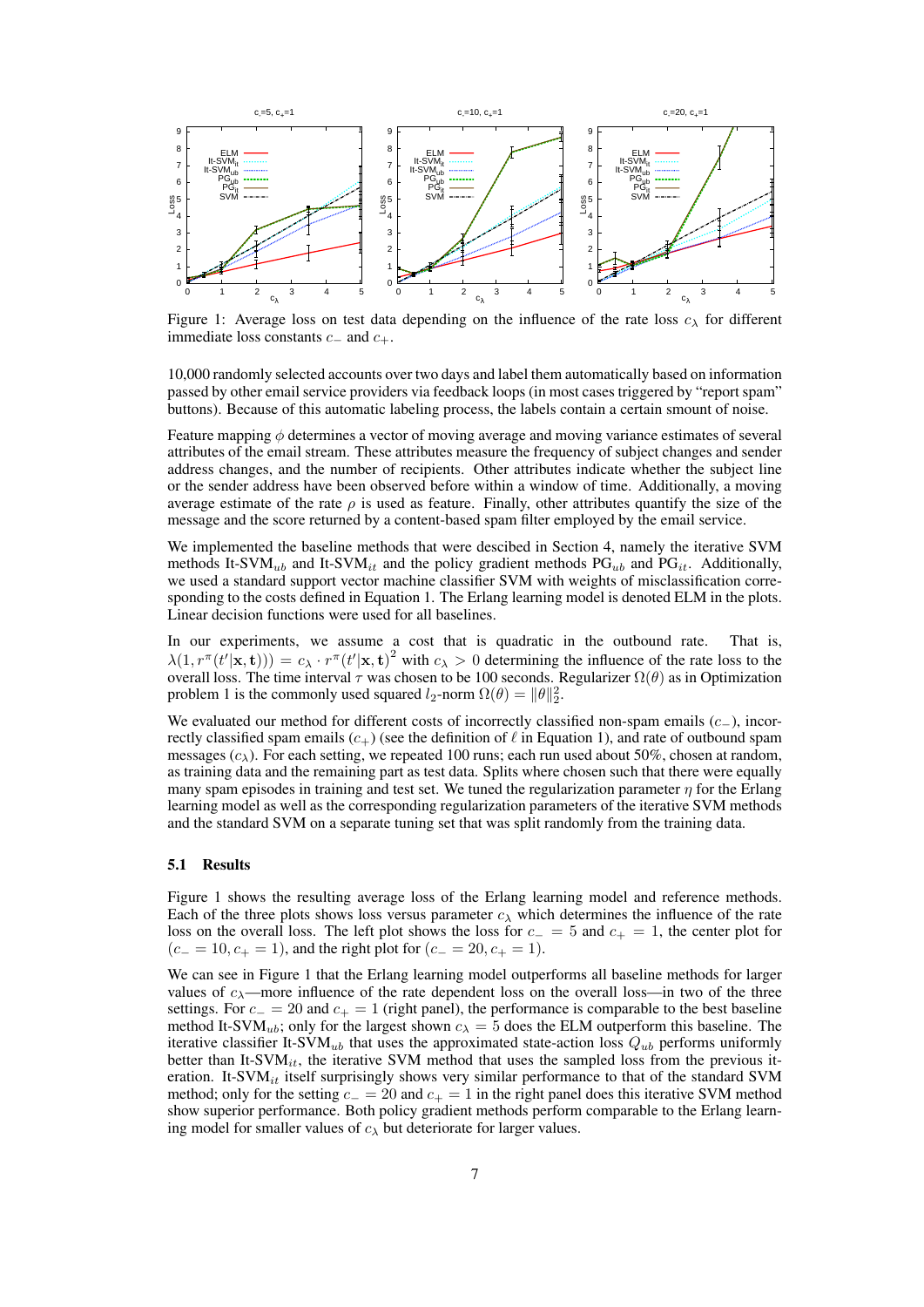

(a) Average loss and standard error for small values of *cλ*.

(b) Left: Fortet's formula  $B(e^{\phi\theta}, \rho\tau)$  (Equation 17) and its upper bound  $-\log(1 - B(e^{\phi \theta}, \rho))$  for  $\rho \tau = 10$ . Right:  $1 - B(e^{\phi \theta}, \rho)$  and respective upper bound  $-\log(B(e^{\phi \theta}, \rho)).$ 

As expected, the iterative SVM and the standard SVM algorithms perform better than the Erlang learning model and policy gradient models if the influence of the rate pedendent loss is very small. This can best be seen in Figure 2(a). It shows a detail of the results for the setting *c<sup>−</sup>* = 5 and  $c_{+} = 1$ , for  $c_{\lambda}$  ranging only from 0 to 1. This is the expected outcome following the considerations in Section 4. If  $c_{\lambda}$  is close to 0, the problem approximately reduces to a standard binary classification problem, thus favoring the very good classification performance of support vector machines. However, for larger  $c_{\lambda}$  the influence of the rate dependent loss rises and more and more dominates the immediate classification loss *ℓ*. Consequently, for those cases — which are the important ones in this real world application — the better rate loss estimation of the Erlang learning model compared to the baselines leads to better performance.

The average training times for the Erlang learning model and the reference methods are in the same order of magnitude. The SVM algorithm took 14 minutes in average to converge to a solution. The Erlang learning model converged after 44 minutes and the policy gradient methods took approximately 45 minutes. The training times of the iterative classifier methods were about 60 minutes.

## 6 Conclusion

We devised a model for sequential decision-making problems in which events are generated by a Poisson process and the loss may depend on the rate of decision outcomes. Using a throttling policy that enforces a data-dependent rate-limit, we were able to factor the loss over single events. Applying a result from queuing theory led us to a closed-form approximation of the immediate event-specific loss under a rate limit set by a policy. Both parts led to a closed-form convex optimization problem. Our experiments explored the learning model for the problem of suppressing abuse of an email service. We observed significant improvements over iterative reinforcement learning baselines. The model is being employed to this end in the email service provided by web hosting firm STRATO. It has replaced a procedure of manual deactivation of accounts after inspection triggered by spam reports.

#### Acknowledgments

We gratefully acknowledge support from STRATO Rechenzentrum AG and the German Science Foundation DFG.

## References

- [1] J.A. Bagnell, S. Kakade, A. Ng, and J. Schneider. Policy search by dynamic programming. *Advances in Neural Information Processing Systems*, 16, 2004.
- [2] D. Blatt and A.O. Hero. From weighted classification to policy search. *Advances in Neural Information Processing Systems*, 18, 2006.
- [3] C. Dimitrakakis and M.G. Lagoudakis. Rollout sampling approximate policy iteration. *Machine Learning*, 72(3):157–171, 2008.